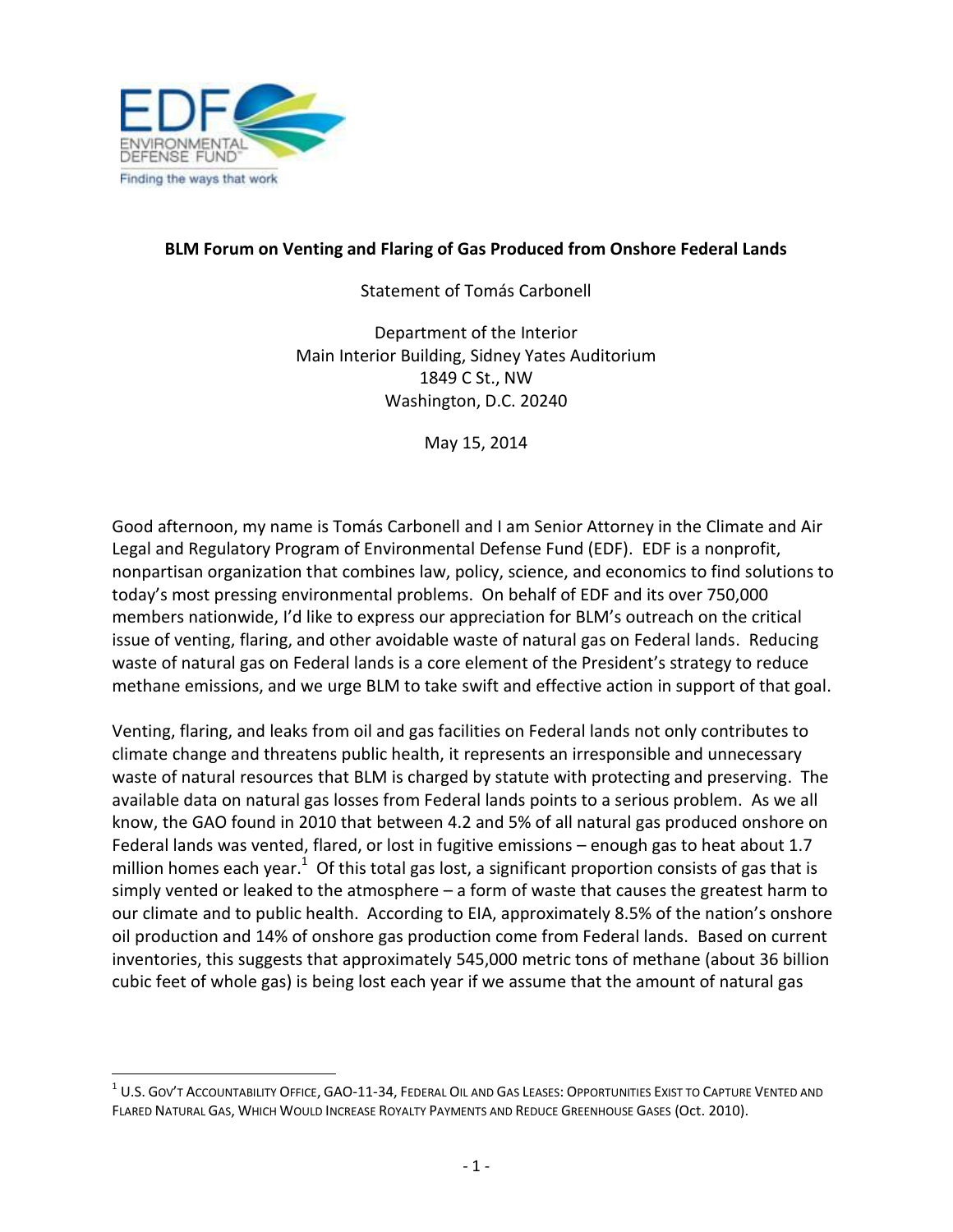venting from production and gathering facilities on Federal lands is in proportion to the amount of production that takes place there.<sup>2</sup>

Moreover, recent studies suggest that methane emissions in certain production basins could be much higher than even these inventories would suggest. A study released this month by NOAA, sponsored in part by EDF, found unexpectedly high emissions from oil and gas operations in the Denver-Julesburg basin based on measurements of local methane concentrations.<sup>3</sup> According to the NOAA study, between 2.6 and 5.6% of gas produced in the Denver Julesburg basin is lost to the atmosphere – nearly three times the amount estimated using data from EPA inventories. These results are consistent with prior "top down" studies from the Denver-Julesburg and Uinta Basins finding that existing inventories are likely underestimating actual emissions from oil and gas development.

These emissions are causing immediate climate and health harms. As much as 80% of produced natural gas can consist of methane, which is a potent accelerator of climate change. The National Climate Assessment released last week reported that climate change is already causing a host of adverse effects around the United States, including longer and more frequent droughts and heat waves; more frequent and intense extreme weather events; increased flooding; larger wildfires; and longer fire seasons.<sup>4</sup> At the same time, methane is now believed to be an even more potent contributor to climate change than we previously thought. More than one-third of today's human-caused global warming comes from highly potent, short-lived climate pollutants that include methane, according to the Intergovernmental Panel on Climate Change (IPCC).<sup>5</sup> The most recent IPCC report also found that a ton of methane is 84 to 86 times more potent than the same amount of  $CO<sub>2</sub>$  within the first two decades after it is emitted, and 28 to 34 times more potent within the first 100 years after it is emitted.

In addition to methane, upstream oil and gas facilities emit other harmful co-pollutants including carcinogens, such as benzene, and smog-forming volatile organic compounds. Volatile organic compounds contribute to ground-level ozone formation and cause a range of human health issues, including heightened risks of cancer, respiratory disease, and developmental disorders in children.

We also know that there are common-sense, cost-effective technologies available to reduce methane emissions across the oil and gas supply chain, and that many of these technologies would even end up saving the industry money over time. The scope of this opportunity was

l

 $^2$  This calculation was based on the inventory used in the ICF report for the production and gathering segments. In the ICF report and for the purposes of this testimony, whole gas was assumed to have a volumetric methane content of 78.8 percent.

<sup>3</sup> Gabrielle Petron et al., *A new look at methane and non-methane hydrocarbon emissions from oil and natural gas operations in the Colorado Denver-Julesburg Basin*, J. GEOPHYSICAL RES. ATMOSPHERES, DOI: 10.1002/2013JD021272 (May 2014).

 $^4$  U.S. Global Change Research Program, 2014 National Climate Assessment (May 2014).

<sup>&</sup>lt;sup>5</sup> Climate Change 2013: The Physical Science Basis, Contribution of Working Group I to the Fifth Assessment Report of THE INTERGOVERNMENTAL PANEL ON CLIMATE CHANGE (Thomas F. Stocker et al., eds. 2013).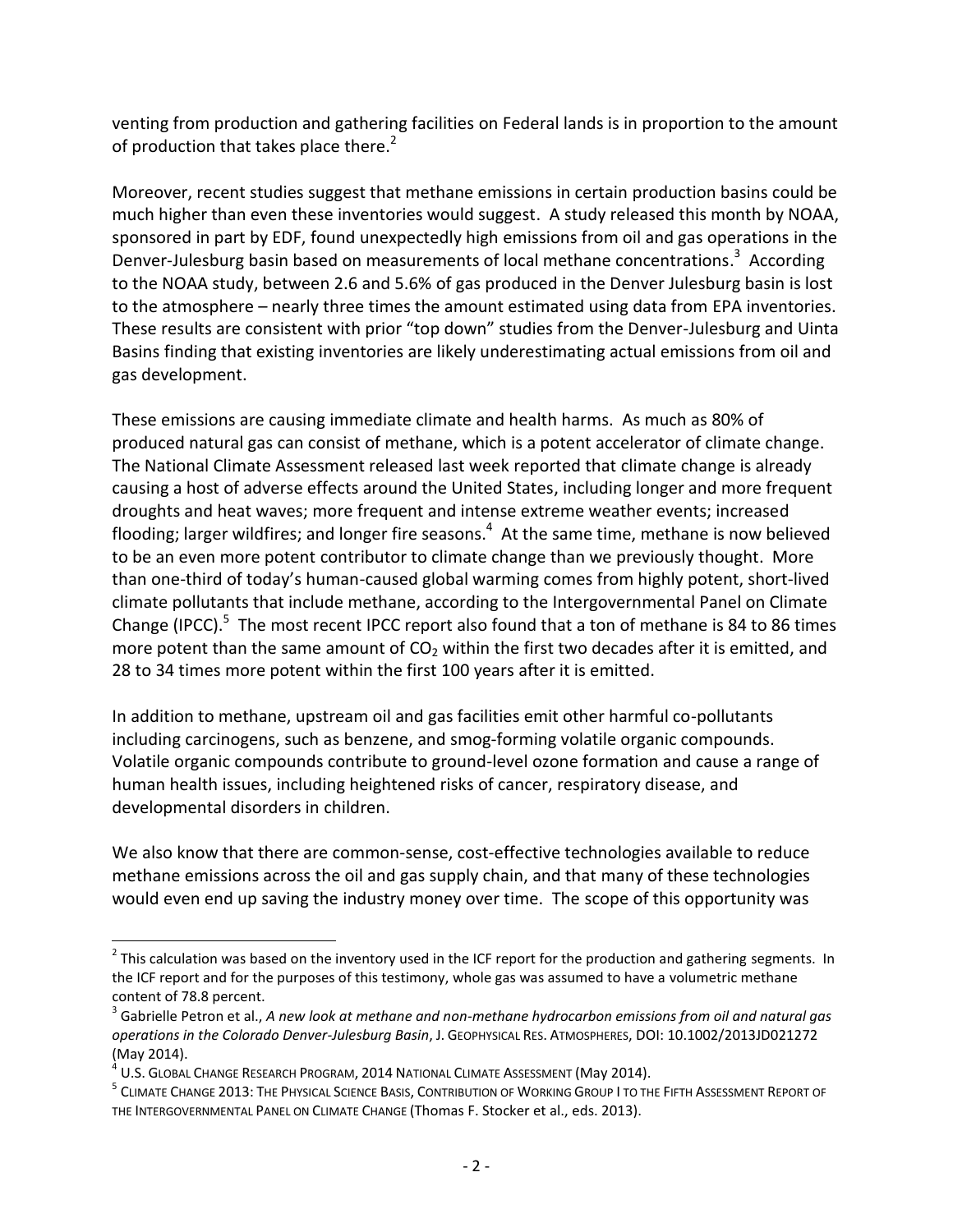recently brought into sharp relief in a report that EDF commissioned from the independent consulting firm ICF. According to ICF's report, approximately 40% of methane emissions from the nation's oil and gas sector could be eliminated by 2018 at a total cost of just one penny per thousand cubic feet of gas produced in this country.<sup>6</sup> GAO's report found that a similar proportion of natural gas losses from Federal leases could be cost-effectively eliminated. Many of the methane-reducing measures highlighted in the report could be feasibly applied to the thousands of well sites, gathering and processing facilities, and transmission compressor stations on Federal leases and rights-of-way that are subject to BLM jurisdiction.

BLM has the responsibility and legal authority to ensure that critical protections to minimize venting, flaring, and other waste of oil and gas are implemented on Federal lands. The Mineral Leasing Act, for example, requires holders of Federal oil and gas leases to "use all reasonable precautions to prevent waste," directs BLM to regulate "all surface-disturbing activities" on Federal leases "in the interest of conservation of surface resources," and broadly authorizes lease provisions "for the protection of the interest of the United States . . . and for the safeguarding of the public welfare."<sup>7</sup> BLM is further authorized to prescribe regulations and "do any and all things necessary" to carry out these functions. $8$ 

BLM has complementary responsibilities and authorities under the Federal Lands Policy and Management Act of 1976, which requires BLM to "take any action necessary to prevent unnecessary or undue degradation of the lands," and to issue all regulations necessary for the "management, use, and protection of the public lands, including the property located thereon."<sup>9</sup> FLPMA also requires that BLM manage Federal lands in a manner that "will protect the quality of" resources, including specifically "air and atmospheric" resources.<sup>10</sup> Through these legal mandates, BLM is charged with the responsibility and authority to address one of the most significant sources of methane emissions in the country.

We at EDF look forward to providing more detailed written comments in the weeks to come, and to continuing this dialogue with BLM and other stakeholders. For now, we will set forth a few principles that have guided our thinking on how BLM should structure its proposed rule for venting, flaring, and other natural gas losses.

1. First, we strongly support the adoption of broadly applicable regulations requiring the use of common-sense waste minimization measures. It is important that BLM rigorously carry out its responsibilities under the law, and consider not just much-needed revisions to current royalty policies (NTL-4A) but also direct regulations; use of BLM's extensive land-planning authorities; and other measures.

 $\overline{a}$ 

 $^6$  ICF Int'l, Economic Analysis of Methane Emission Reduction Opportunities in the U.S. Onshore Oil and Natural Gas INDUSTRIES (Mar. 2014).

 $^7$  30 U.S.C. §§ 187, 225, 226(g).

<sup>8</sup> *Id.* § 189.

<sup>&</sup>lt;sup>9</sup> 43 U.S.C. §§ 1732(b), 1733(a).

<sup>10</sup> *Id.* § 1701(a)(8).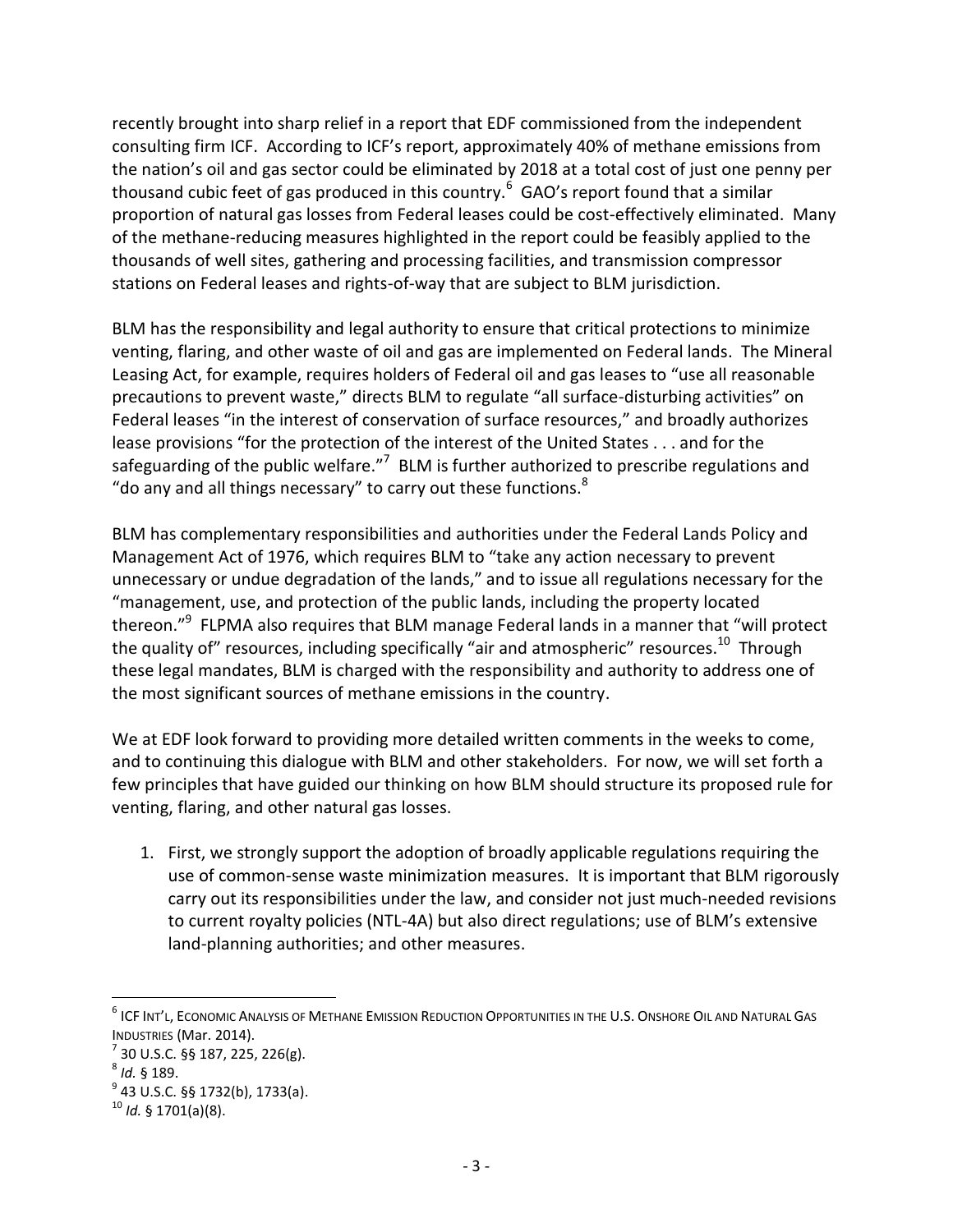- 2. Second, it is critical that BLM take action to minimize waste of gas from facilities and operations that are already in existence. ICF's report found that even four years from now, such sources will continue to be responsible for almost 90 percent of total methane emissions from the oil and gas sector.
- 3. Third, we urge BLM to mitigate product losses not just from facilities located on Federal leases, but also from oil and gas facilities located on other BLM lands. Gathering and transmission facilities, for example, are identified as a major source of natural gas leakage in the ICF report. To the extent these facilities are located on Federal rights-ofway, they are well within BLM's authority to regulate under the MLA.
- 4. Fourth, we note that in the materials distributed at previous public forums, BLM has suggested that some mitigation measures may not be required unless they are "economic." There are numerous social benefits associated with reducing losses of natural gas from Federal lands, and in addition BLM has an overriding legal mandate to minimize waste of resources. Accordingly, BLM should consider waste minimization measures that are cost-effective from a societal or regulatory point of view and reflective of what rigorous economic analysis and leading policies and practices have demonstrated to be cost-effective. If BLM does decide to propose some form of economic threshold for certain emission reduction measures, that threshold should be rigorous and should recognize the many social benefits associated with preventing loss of natural gas.
- 5. Lastly, we are encouraged to see that BLM appears to have identified some of the most important sources of wasted natural gas in the materials that it has distributed at prior public forums. As BLM crafts a proposed rule, we urge it to place a high priority on five measures in particular which were identified as major opportunities in the ICF report. Those measures include: i) comprehensive and frequent leak detection and repair (LDAR) at facilities in the production, gathering, processing, and transmission segments; ii) replacement of high-bleed pneumatic controllers, and high-emitting intermittent pneumatic controllers, with low-bleed models; iii) installation of vapor recovery systems on wet seal compressors, and regular replacement of reciprocating compressor rod packings; iv) control of emissions from oil wells, including mitigation of associated gas venting and oil well completion emissions; and v) control of liquids unloading emissions.

Although BLM should not wait for other agencies and jurisdictions to take action before proposing its own rules, we encourage BLM to work closely and collaboratively with EPA and states that have been developing expertise in reducing and preventing waste of natural gas. In February 2014, Colorado established the first set of rules in the nation to directly regulate methane emissions from the oil and gas production segment.<sup>11</sup> In addition to several other important control strategies, these regulations include the strongest-in-the-nation leak detection and repair program. Ohio has also followed suit and issued a rigorous program to address leaks from hydraulically fractured wells last month.<sup>12</sup> Finally, Wyoming – the state

l  $^{11}$  Co. Dep't of Pub. Health & Env't Reg. No. 7 (5 CCR 1001-9), Unofficial Draft (Feb. 23, 2014) § XVII.F.

<sup>12</sup> Ohio Envtl. Prot. Agency, General Permit §§ 12.1(C)(5)(c)(2), 12.2(C)(5)(c)(2).